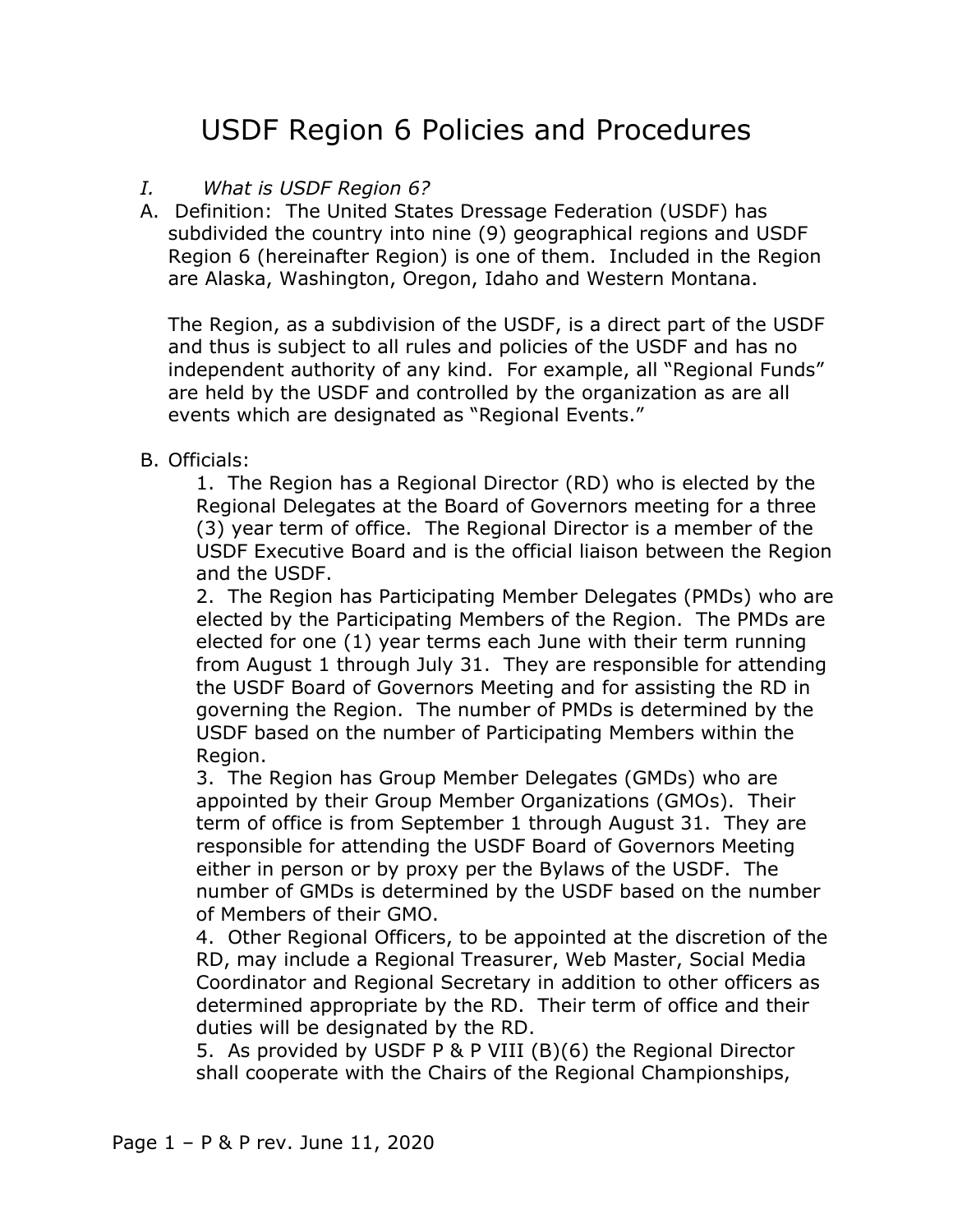Nominating and FEI Jr/YR Committees in appointing a committee member from Region 6.

- *II. Regional Director Duties and Responsibilities*
	- A. General Responsibilities shall include all functions set forth in the USDF's Regional Director Guide - [https://www.usdf.org/docs/about/about](https://www.usdf.org/docs/about/about-usdf/governance/rdguide.pdf?t=4/1/2020%206:05:07%20PM)[usdf/governance/rdguide.pdf?t=4/1/2020%206:05:07%20PM](https://www.usdf.org/docs/about/about-usdf/governance/rdguide.pdf?t=4/1/2020%206:05:07%20PM) In particular, the RD is to attend all meetings of the Executive Board (unless excused), call and lead Regional Meetings, both in person and virtual and keep the Region apprised of important activities of the USDF through monthly eNews, regional website and/or social media.
		- **B.** It is important the RD attend the Regional Championships and be available to assist the USDF Representative at all awards ceremonies. As this is an official function, to the extent feasible, Regional Championship related expenses may be reimbursed as follows: The Region will pay for coach airfare or driving reimbursement, hotel for the duration of the Championships, and any submitted expenses not to exceed \$30 a day. However, if the RD attends the Regional Championships in any other capacity, such as competitor, trainer, coach, official or competition staff, no funds may be expended pursuant to this section for those days in which the Regional Director acted in such capacity*.*

## *Any such reimbursement is subject to the restrictions of Section V.D.*

- C. Each January, the Regional Director shall establish a Regional Championships Site Selection Committee consisting of a minimum of five (5) people from within the Region per the USDF Policies and Procedures. The RD shall assist the Chair of the Committee as needed and forward the Committee's recommendation to the USDF per USDF P & Ps.
- D. The Regional Director shall assist the Regional FEI Jr/YR Coordinator as appropriate. For example, the Regional Coordinator may request assistance with Youth Fund Raising, USDF Jr/YR & USDF Youth Outreach Clinics and North American Youth Championships (NAYC) and to the extent possible, the Regional Director should assist.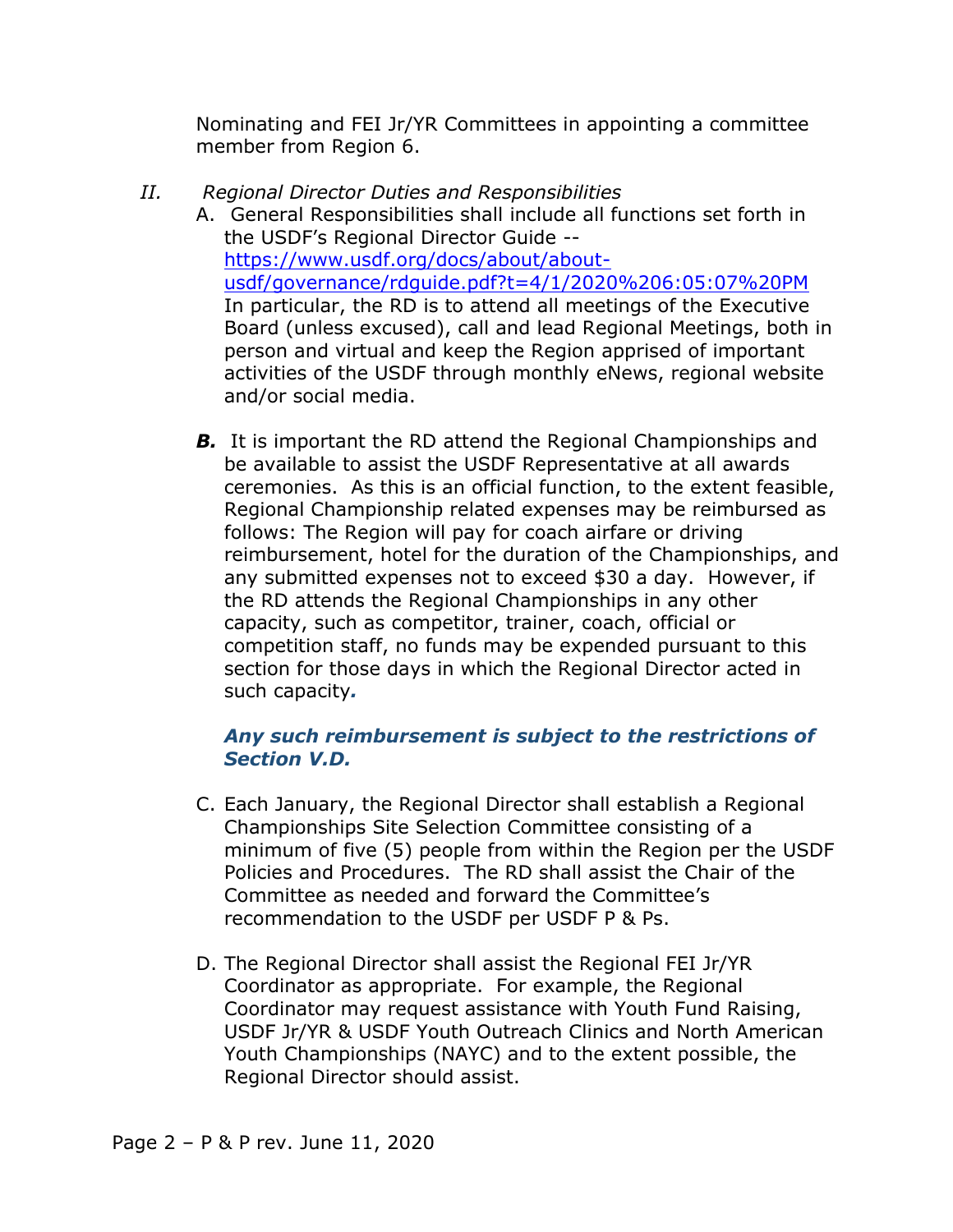- E. The Regional Director shall maintain notes of Regional actions in addition to notes/emails of Executive Board actions. An outgoing RD will provide the last 11 months of Regional and Executive Board actions as requested by the incoming RD and will provide all other information to assist in making the transition as seamless as possible. The outgoing RD should be available to answer questions and assist with the transition.
- *III. Participating Member Delegate Duties and Responsibilities*
	- A. PMDs, as the only officials of the Region elected directly by the Membership, shall assist the RD in making decisions for the Region.
	- B. PMDs shall attend the USDF Board of Governors Meeting each year and participate in the governance of the Organization. As this is an official requirement, to the extent feasible, the Region will reimburse each PMD for the Convention Registration Fees.
	- C. PMDs should attend all Regional Meetings and make motions and vote on items as appropriate.
- *IV. Group Member Delegate Duties and Responsibilities*
	- A. GMDs, as the officials of their GMO to the USDF Board of Governors, should assist the RD in making decisions for the Region.
	- B. GMDs shall attend, either in person or by proxy, the USDF Board of Governors meeting and participate as appropriate in the governance of the Organization.
	- C. GMDs are encouraged to attend all Regional Meetings and may make motions and vote on items as appropriate.
- *V. Finances and Fund Raising*
	- A. All monies provided to the Region, from whatever source, must be deposited with the USDF and allocated to accounts as designated by the RD except monies which are provided for a specific purpose or fund shall go to that purpose or fund.
	- B. Regional funds may only be expended as permitted by the USDF P & Ps Section III (3) – "Signatures of the Regional Director, Regional Treasurer or program contact/coordinator and the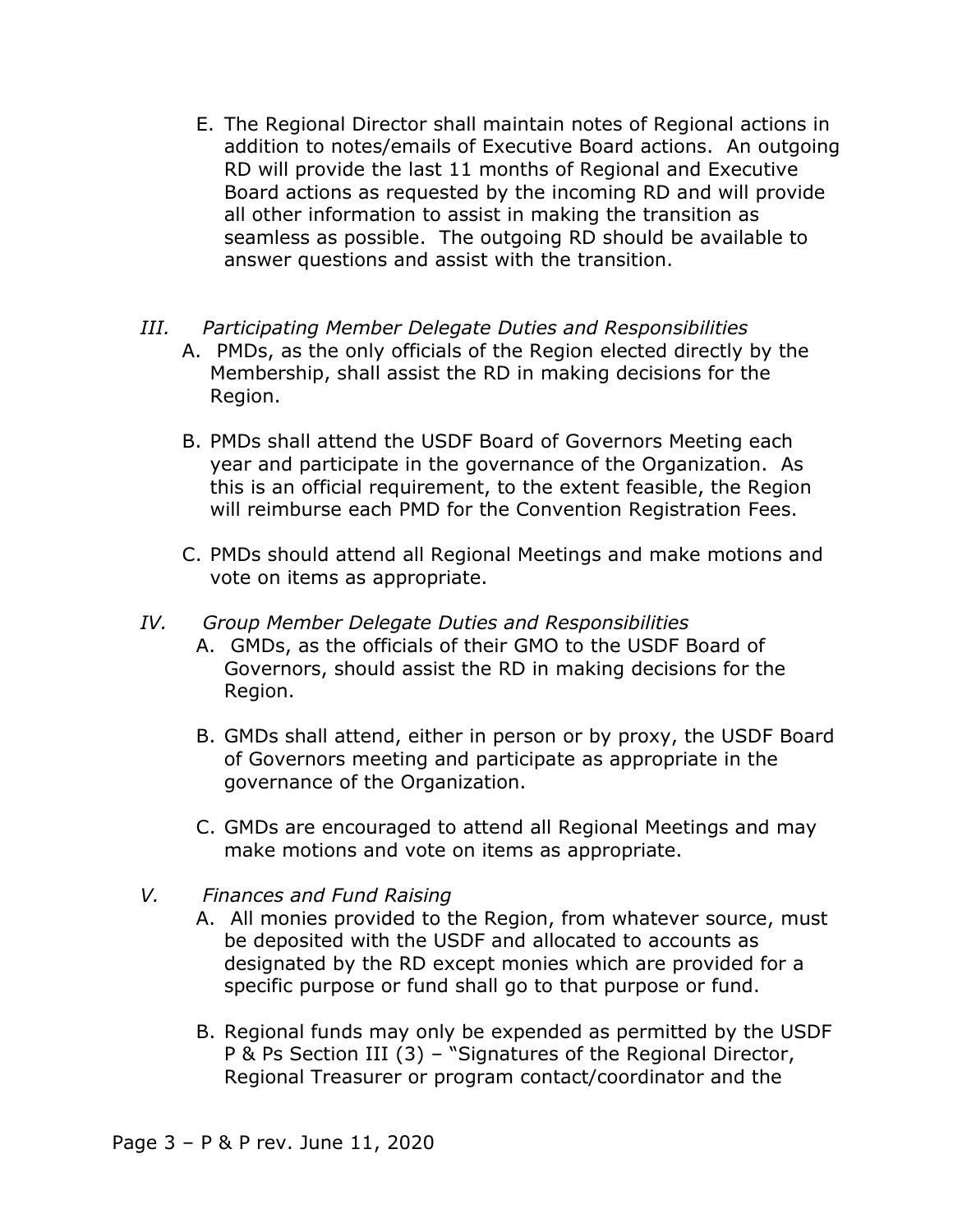Executive Director are required to withdraw funds. Funds in a regional account are interest-bearing."

- C. The RD should designate a Regional Fund Raiser whose purpose is the solicitation of funds for either general or specific purposes (such as NAYC). The Regional Fund Raiser must be familiar with the rules and regulations of fund raising as determined by the USDF.
- D. In cases where the RD is requesting funds as reimbursement for official activities, the RD shall request, and gain, permission from the PMDs.
- E. Periodically, but no less than every six months, the Regional Director shall post on the Regional website the latest Regional Financial Summary provided to the RD by USDF. Unless prohibited by USDF, upon request, the complete monthly financial report shall be made available to any PMD or GMO President.
- *VI. Regional Communications*
	- A. Website The Region will maintain a regional website with the URL of [www.usdfregion6.org](http://www.usdfregion6.org/) . Whenever necessary **t**he RD should appoint a Regional Webmaster who is responsible for maintaining the website with current news, information and regional personnel. The Region is responsible for any and all fees related to the site and is responsible for all content which must be consistent with rules and guidelines from the USDF.
	- B. Social Media The Region should maintain a presence on various social media sites, including Facebook, Instagram and Twitter. Whenever necessary, the RD should appoint a Regional Social Media coordinator who is responsible for maintaining the accounts with current news and information all in keeping with rules and guidelines from the USDF.
	- C. USDF eNews The RD shall, in accordance with USDF rules and guidelines, write a monthly eNews to be sent to all members within the Region each month.
	- D. Only logos approved by the USDF may be used on official Region 6 materials, including logos created by and for Region 6.
- VII. Effective Date and Amending These Policies and Procedures
- Page 4 P & P rev. June 11, 2020